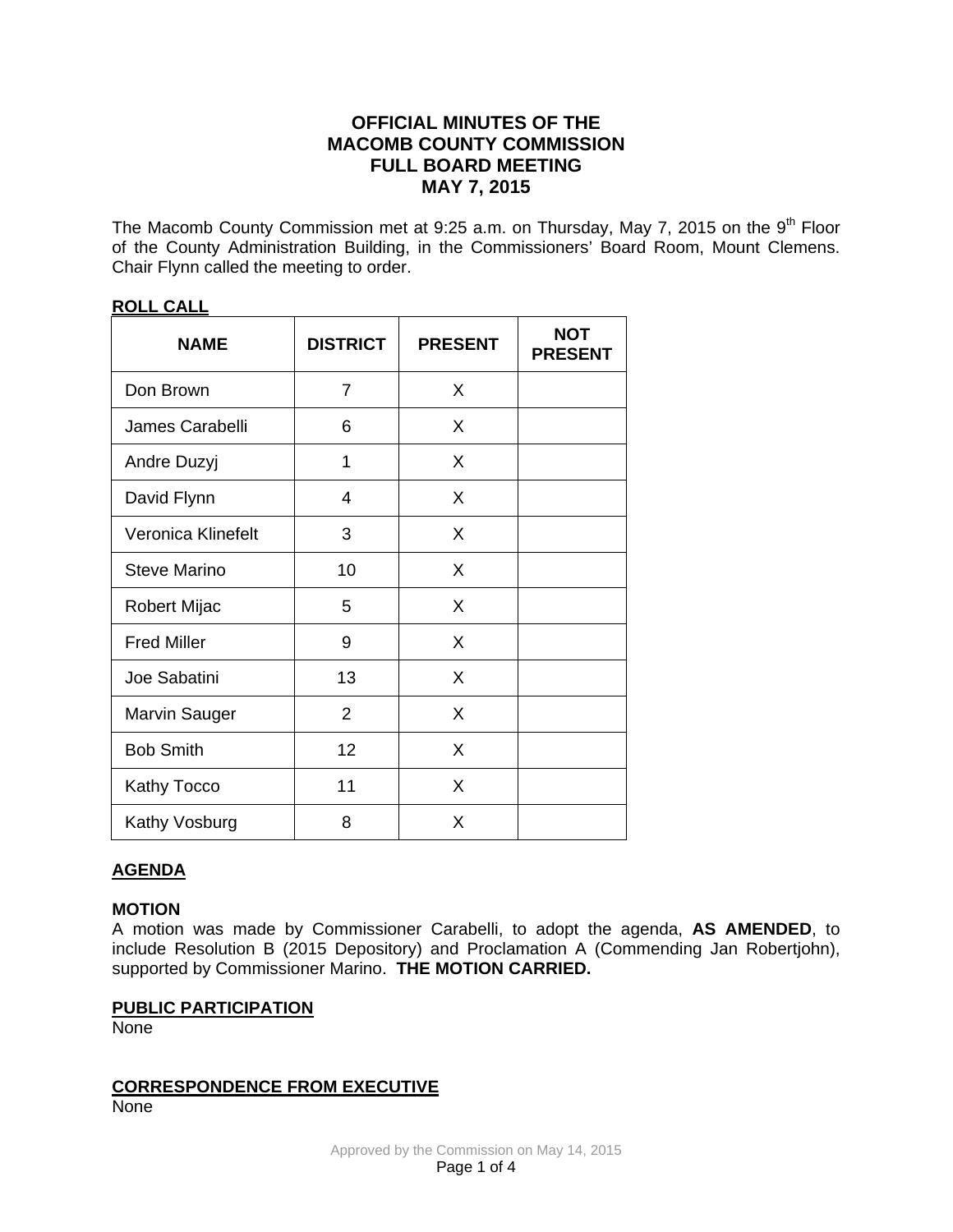## **GOVERNMENT OPERATIONS COMMITTEE MEETING – May 5, 2015**

The reading of the recommendation from the Government Operations Committee was waived and a motion was made by Chair Klinefelt, supported by Vice-Chair Smith, to adopt the committee recommendation.

**R15-109** Approve an amendment to Article 3, Section 2 of the Articles of Incorporation of the Macomb County Art Institute Authority as follows: 2. Term of Office. The terms of the members constituting the first Board shall be for three (3) years. The initial terms of each member shall commence upon acceptance of the appointment and shall terminate on May 15, 2015. The terms of succeeding members shall commence on May  $1<sup>st</sup>$  and are as follows: Of the members appointed by the County Executive without Board of Commissioners approval, one member shall serve for two years and one member shall serve for three years; of the members appointed by the Commission Chair without County Executive approval, one member shall serve for two years and one member shall serve for three years; of the members appointed by the County Executive with approval by the Board of Commissioners, one member shall serve for two years and two members shall serve for three years. A member shall serve until his or her successor is appointed; further, a copy of this Board of Commissioners' action is directed to be delivered forthwith to the Office of the County Executive.

## **THE MOTION CARRIED.**

#### **HEALTH AND HUMAN SERVICES COMMITTEE MEETING – May 6, 2015**

The reading of the recommendation from the Health and Human Services Committee was waived and a motion was made by Chair Duzyj, supported by Vice-Chair Smith, to adopt the committee recommendation.

**R15-110** Adopt the updated version of the Macomb County Animal Control Regulations (last updated in 2003); further, a copy of this Board of Commissioners' action is directed to be delivered forthwith to the Office of the County Executive.

#### **THE MOTION CARRIED.**

#### **FINANCE COMMITTEE MEETING – May 7, 2015**

No report

#### **RESOLUTIONS**

#### **MOTION**

A motion was made by Commissioner Duzyj, to adopt Resolution R15-111, supported by Commissioner Marino.

**R15-111** Supporting the 2015 Comprehensive Addiction Recovery Act (CARA) (S.524/H.R.953) (offered by Duzyj and Marino; include all commissioners; recommended by Health and Human Services Committee on 05/06/15). **THE MOTION CARRIED.** 

#### **MOTION**

A motion was made by Commissioner Marino, to adopt Resolution R15-112, supported by Commissioner Carabelli.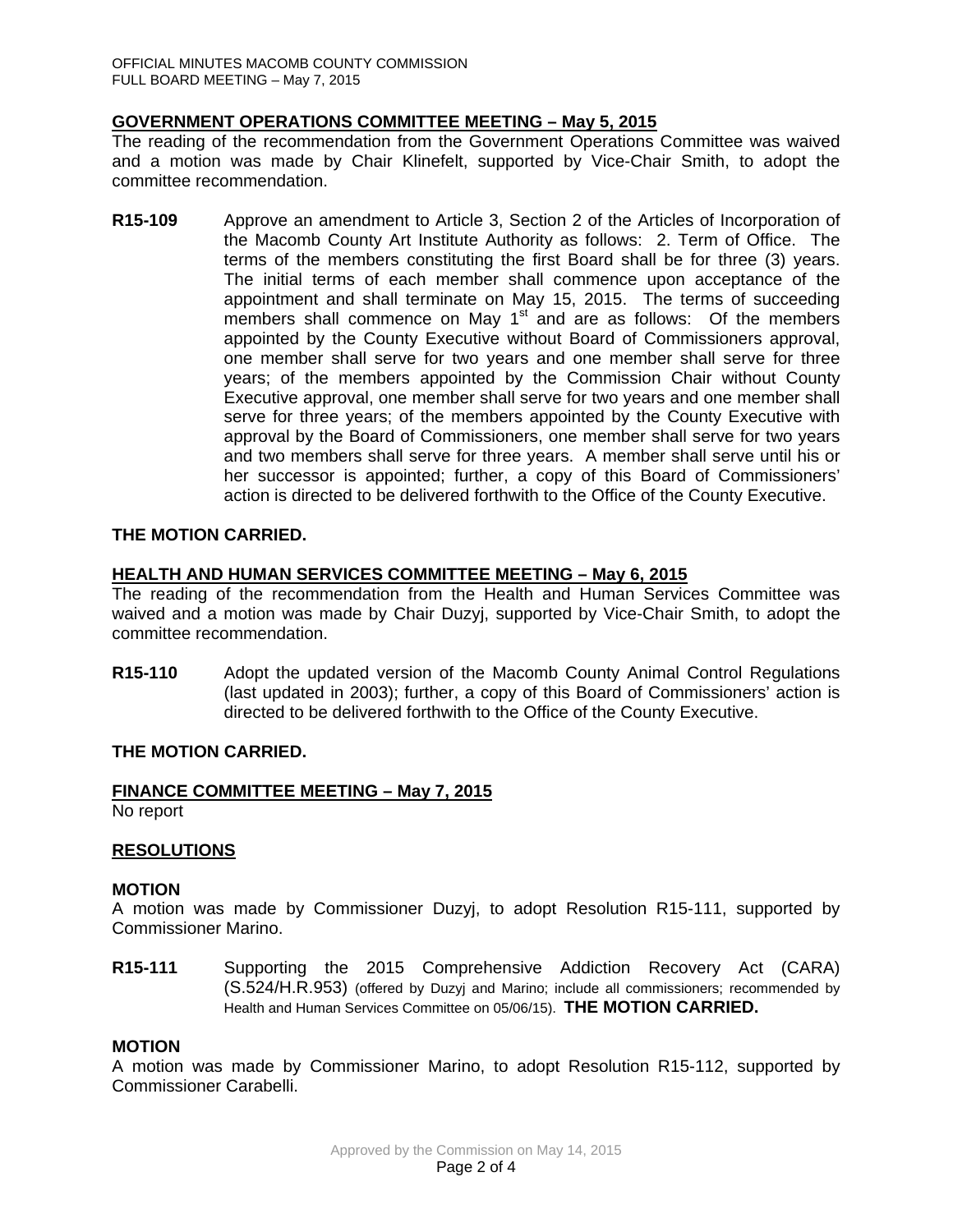**R15-112** 2015 Depository Resolution (recommended by Finance Committee on 05/07/15). **THE MOTION CARRIED.** 

### **PROCLAMATIONS**

### **MOTION**

A motion was made by Commissioner Sabatini, to adopt Proclamation R15-113, supported by Commissioner Marino.

**R15-113** Commending Jan Robertjohn on receiving the Volunteer of Excellence Award from the Girl Scouts of Southeastern Michigan (offered by Sabatini; recommended by Finance Committee on 05/07/15). **THE MOTION CARRIED.** 

### **NEW BUSINESS**

Commissioner Flynn spoke about nomination of the Finance Director which is to be voted on next Thursday.

### **PUBLIC PARTICIPATION**

None

## **ROLL CALL**

| <b>NAME</b>          | <b>DISTRICT</b> | <b>PRESENT</b> | <b>NOT</b><br><b>PRESENT</b> |
|----------------------|-----------------|----------------|------------------------------|
| Don Brown            | 7               | X              |                              |
| James Carabelli      | 6               | X              |                              |
| Andre Duzyj          | 1               | X              |                              |
| David Flynn          | 4               | X              |                              |
| Veronica Klinefelt   | 3               | X              |                              |
| <b>Steve Marino</b>  | 10              | X              |                              |
| <b>Robert Mijac</b>  | 5               | X              |                              |
| <b>Fred Miller</b>   | 9               | X              |                              |
| Joe Sabatini         | 13              | X              |                              |
| <b>Marvin Sauger</b> | $\overline{2}$  | X              |                              |
| <b>Bob Smith</b>     | 12              | X              |                              |
| Kathy Tocco          | 11              | X              |                              |
| Kathy Vosburg        | 8               | X              |                              |